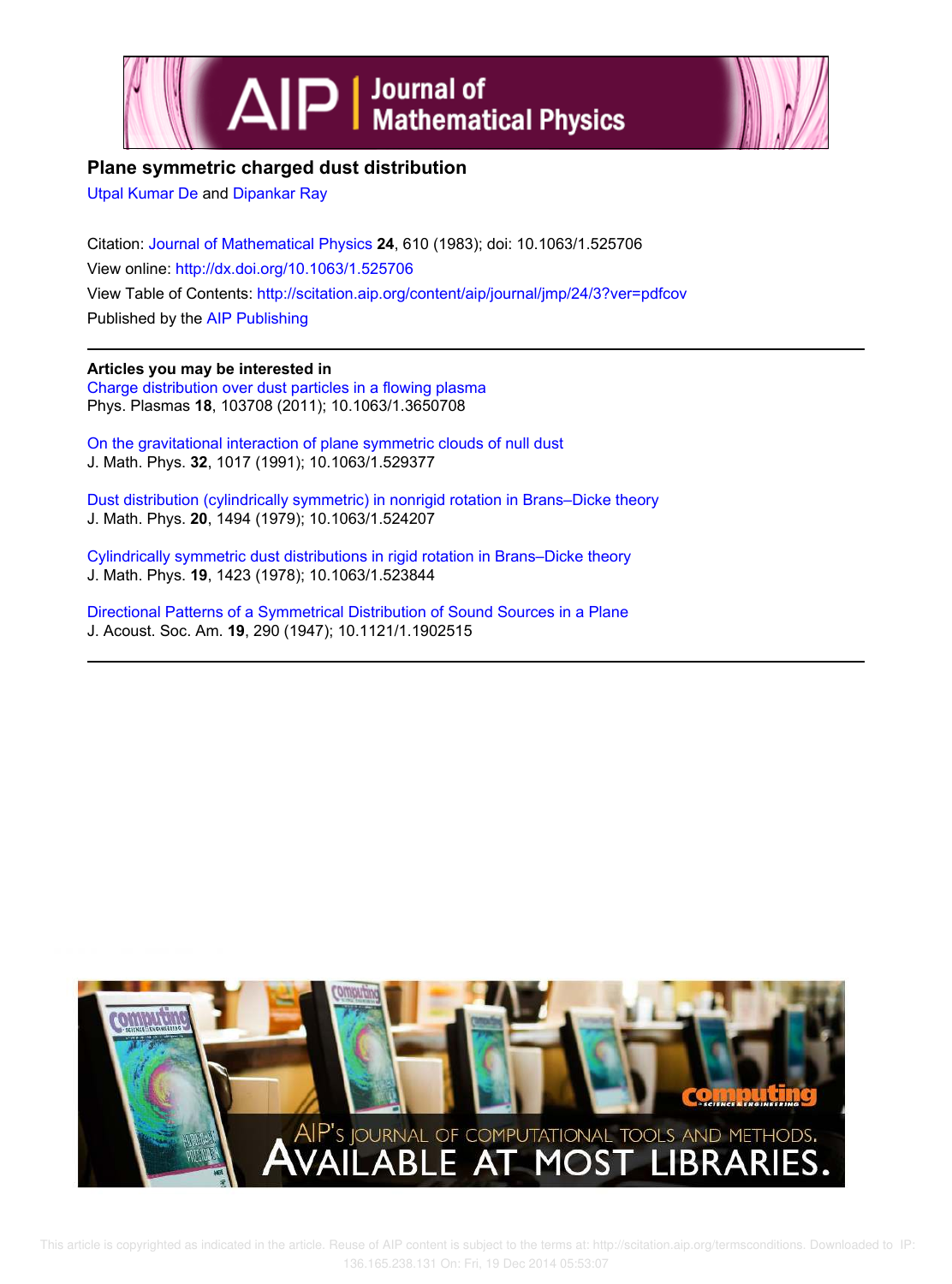# **Plane symmetric charged dust distribution**

Utpal Kumar De *Physics Department, Jadavpur University, Calcutta-700032, India* 

Dipankar Ray

*Centre of Advanced Study in Applied Mathematics, Calcutta University,* 92, *A.P.* C. *Road, Calcutta-700009, India* 

(Received 28 September 1981; accepted for publication 11 December 1981)

An attempt is made to obtain the complete set of solutions of Einstein's equations for a nonstatic charged dust distribution with a comoving system of coordinates and the most general plane symmetric metric, i.e.,

 $ds^2 = \exp \left[2u(x,t)\right]dt^2 - \exp \left[2v(x,t)\right]dx^2 - \exp \left[2w(x,t)\right](dy^2 + dz^2).$ 

The field equations have been reduced to a single ordinary differential equation which is integrated in a particular case.

PACS numbers: 04.20. Jb, 02.30.Hq

#### 1. **INTRODUCTION**

If some matter distribution flattens in the form of a disk, the likeliest symmetry it will have is plane symmetry. Since in the universe there is no dearth of such flattened cosmological objects, study of matter distribution with plane symmetry has some relevance. Charge-carrying incoherent matter in the form of dust is our concern here. Since it has already been established<sup>1</sup> that plane-symmetric incoherent dust distribution in equilibrium is not possible in general relativity, we seek solutions of Einstein's equations for a nonstatic charge-carrying dust distribution with the most general plane-symmetric metric given by

$$
ds^{2} = e^{2u(x,t)}dt^{2} - e^{2v(x,t)}dx^{2} - e^{2w(x,t)}(dy^{2} + dz^{2})
$$
 (1)

and

 $(t, x, y, z) \equiv (x^0, x^1, x^2, x^3).$ 

Some particular solutions of this type were previously reported by one of the present authors.<sup>2,3</sup> The present paper is an attempt to obtain the complete set of solutions of the above type for a comoving frame, i.e.,

$$
v^{0} = \frac{1}{(g_{00})^{1/2}} = e^{-u}
$$
  
\n1  
\n
$$
v^{\mu} = 0 \quad \text{for } \mu = 1,2,3.
$$
 (2)

and

### 2. **FIELD EQUATIONS**

Equations (1) and (2) reduce the Einstein field equations for a charged dust to

$$
R_0^0 = e^{-2u} [\ddot{v} + 2\ddot{w} + \dot{v}^2 + 2\dot{w}^2 - \dot{u}(\dot{v} + 2\dot{w})]
$$
  
\n
$$
- e^{-2v} [u'' + u' (u' - v' + 2w')]
$$
  
\n
$$
= -4\pi \rho + F^{01} F_{01},
$$
  
\n
$$
R_1^1 = e^{-2u} [\ddot{v} + \dot{v}^2 - \dot{u}\dot{v} + 2\dot{v}\dot{w}]
$$
  
\n
$$
- e^{-2v} [u'' + 2w'' + u'^2 + 2w'^2 - v'(u' + 2w')]
$$
  
\n
$$
= 4\pi \rho + F^{01} F_{01},
$$
  
\n(3b)

 $= e^{-2u} [\ddot{w} + 2\dot{w}^2 + \dot{w}(\dot{v} - \dot{u})]$  $-e^{-2v}[w'' + 2w'^2 + w'(u'-v')]$  $= 4\pi \rho - F^{01}F_{01}$ (3c)

$$
R_{01} = 2[\dot{w}(w'-u') + (\dot{w}'-w'\dot{v})] = 0, \qquad (3d)
$$

and the Maxwell equations for the same to

$$
F^{01} = C(x)e^{-(u+v+2w)}, \qquad (4a)
$$

$$
4\pi\sigma = C'(x)e^{-(v+2w)},\tag{4b}
$$

where  $\rho$  is the mass density,  $\sigma$  is the charge density and  $F^{\mu\nu}$  is the electromagnetic field tensor whose only nonvanishing components are  $F^{01}$  and  $F^{10}$  due to symmetry of the problem. (A dot indicates differentiation with respect to  $t$  and a prime indicates differentiation with respect to  $x$ .)

Equations (3) and (4) provide the complete set of equations to be solved. However, to simplify the calculations we make direct use of conservation laws as follows. From (1) and (2)  $T^{\mu\nu} = 0$  gives

From (1) and (2) 
$$
T_{y} = 0
$$
 gives  

$$
F^{01} = -(\rho/\sigma)u'e^{-(u+2\nu)}
$$
(5)

and conservation of mass gives

$$
e^{v+2w}\rho = \text{const.}\tag{6}
$$

From (4b) and (6),  $(\rho/\sigma)$  must be a function of x and hence

$$
C^{2}(x) = (\rho/\sigma)^{2} A^{2}(x),
$$
\n(7)

where  $A(x)$  is some function of x. From (4a), (5), and (7),

$$
u'e^{(2w-v)}=-A(x). \qquad (8)
$$

From (3d) and (8),

$$
(\dot{w}' + \dot{u}') + (w' + u')(\dot{w} - \dot{v}) = 0,
$$

which on integration gives

$$
w' + u' = B(x)e^{(v-w)},
$$
 (9)

where  $B(x)$  is some function. From (8) and (9)

$$
w' = B(x)e^{(v-w)} + A(x)e^{(v-2w)}.
$$
 (10)

Using (4b), Eq. (3a) – Eq. (2b) + 2 × Eq. (3c) gives  

$$
e^{-2u}(4\ddot{w} + 6\dot{w}^2 - 4\dot{u}\dot{w}) - e^{-2v}(2w'^2 + 4u'w')
$$

$$
=2C^2e^{-2w}.
$$
 (11)

Putting  $w'$  and  $u'$  from (8) and (10) into (11) and integrating,

610 1983 American Institute of Physics 610 Contract 1983 American Institute of Physics 610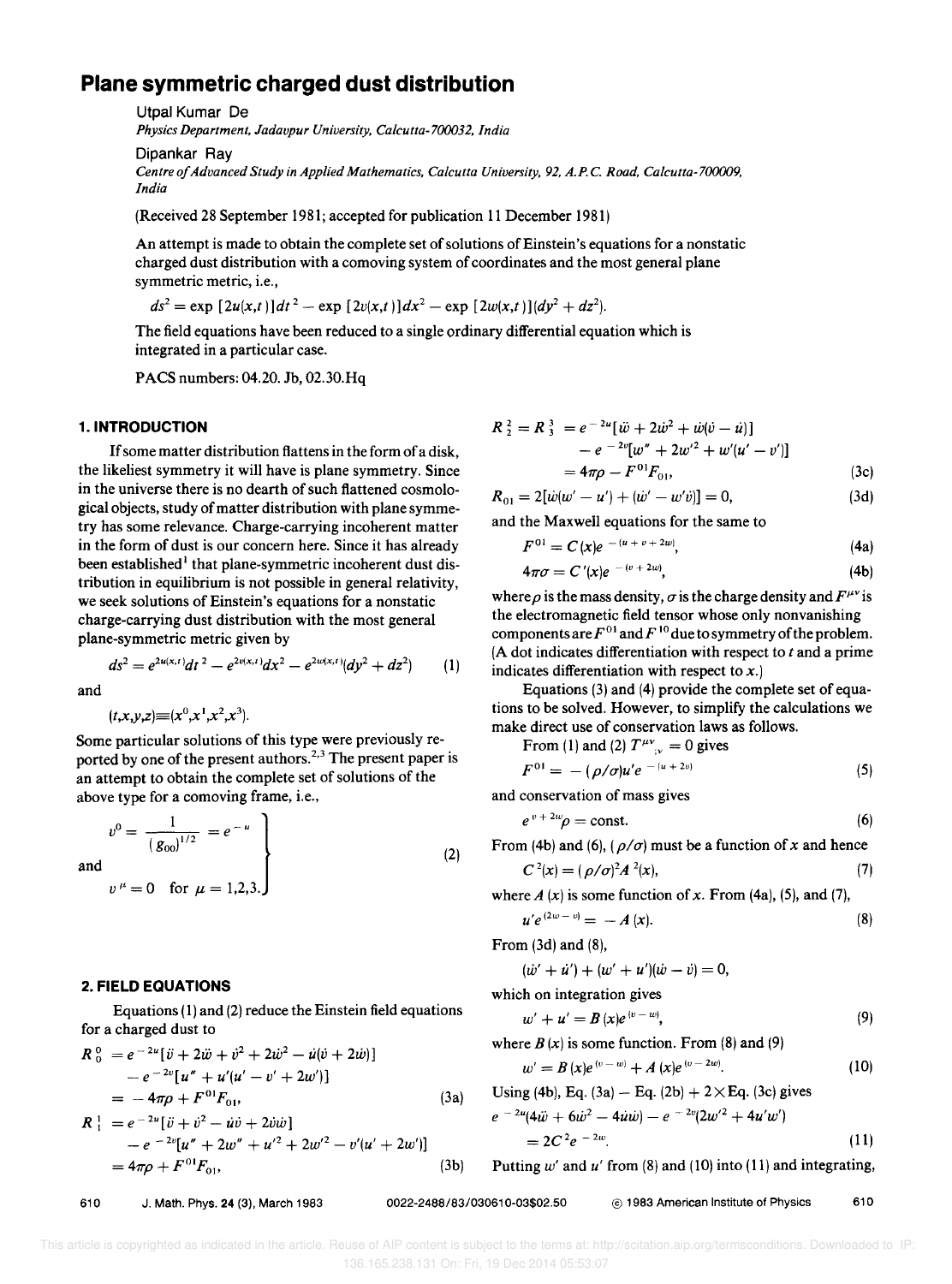$$
P(x, w) = \frac{[C^{2}(x) - A^{2}(x)] - \frac{1}{2}D(x)e^{w}}{[A^{2}(x) - C^{2}(x)] + D(x)e^{w} + B^{2}(x)e^{2w}},
$$
 follows  
3. SOLUTION FOR A SPECIAL CASE

Take

$$
B\left(x\right) = kA\left(x\right),\tag{16}
$$

but the special case of  $B(x)/A(x) =$  const can be solved as

where  $k$  is a constant. Here, from  $(8)$  and  $(9)$ ,

$$
\left.\frac{dw}{du}\right|_{t=\text{const}}+1+ke^w=0,
$$

which on integration gives

$$
e^{-w} + k = e^{u}, \qquad (17)
$$

where the arbitrary function of *t* arising in the integration has been absorbed in  $e^u$ . This is possible due to Eq. (1). Equation (17) reduces Eq. (12) to

611 J. Math. Phys .• Vol. 24, No.3, March 1983 U. K. De and D. Ray 611

 This article is copyrighted as indicated in the article. Reuse of AIP content is subject to the terms at: http://scitation.aip.org/termsconditions. Downloaded to IP: 136.165.238.131 On: Fri, 19 Dec 2014 05:53:07

### $w = \pm e^u \{ [A^2(x) - C^2(x)]e^{-4w} + D(x)e^{-3w} + B^2(x)e^{-2w} \}^{\frac{1}{2}}$  (12)

where  $D(x)$  is some function. Similarly, using (4b), (6), and (12), Eq. (3a) – Eq. (3b) – 2  $\times$  Eq. (3c) gives

$$
\dot{v} = \pm \frac{\left\{ \left[ A\prime(x) \pm C\prime(x)C(x)/A(x) \right] e^{-(v+2w)} + B\prime(x) e^{-(v+2w)} + \left[ C\prime(x) - A\prime(x) \right] e^{-4w} - \left[ D\left(x\right)/2 \right] e^{-3w} \right\} }{e^{-u} \left\{ \left[ A\prime(x) - C\prime(x) \right] e^{-4w} + D\left(x\right) e^{-3w} + B\prime(x) e^{-2w} \right\}^{1/2}}.
$$

From (10), (12), and  $\frac{\partial w}{\partial x} = \frac{\partial w'}{\partial t}$  one sees that the negative sign must be taken in  $+C'(x)C(x)/A(x)$  in the above expression for  $\dot{v}$ , i.e.,

$$
\dot{v} = \pm \frac{\left\{ \left[ A\prime(x) - C\prime(x)C(x)/A(x) \right] e^{-(v+2w)} + B\prime(x) e^{-(v+2w)} + \left[ C\prime(x) - A\prime(x) \right] e^{-4w} - \left[ D\left(x\right)/2 \right] e^{-3w} \right\} e^{-u} \left\{ \left[ A\prime(x) - C\prime(x) \right] e^{-4w} + D\left(x\right) e^{-3w} + B\prime(x) e^{-2w} \right\}^{1/2} \tag{13}
$$

and further

 $2B(x)[A(x)A'(x) - C(x)C'(x)] = A(x)[D'(x) - 2A(x)B'(x)].$  (14)

From Eq. (12) and (13)

$$
\left. \frac{de^v}{dw} \right|_{x = \text{const}} = P(x, w)e^v + Q(x, w),
$$

which is equivalent to

$$
e^{\nu} = \exp\left[\int P(x,\omega)\,d\omega\right] \left\{\int Q(x,\omega) \exp\left[-\int P(x,\omega)\,d\omega\right] d\omega + R(x)\right\},\tag{15}
$$

where 
$$
R(x)
$$
 is a function of  $x$ , and

Using (16) one can integrate (15) to get

where  *is an arbitrary constant.* 

$$
P(x, w) = \frac{[C^{2}(x) - A^{2}(x)] - \frac{1}{2}D(x)e^{w}}{[A^{2}(x) - C^{2}(x)] + D(x)e^{w} + B^{2}(x)e^{2w}},
$$
  

$$
Q(x, w) = \frac{[A^{2}(x) - C(x)C^{2}(x)A(x)] + B^{2}(x)e^{w}}{[A^{2}(x) - C^{2}(x)]e^{-2w} + D(x)e^{-w} + B^{2}(x)}.
$$

Now it can be checked through direct substitution that all the equations of  $(3)$  and  $(4)$  are satisfied by Eqs.  $(10)$ ,  $(12)$ , (14). and (15) combined. Of these equations, Eq. (15) is already in the integrated form, (14) can be regarded as a definition of D (x) for preassigned A (x), B (x), and C (x), and (12) can be regarded as a definition of *u.* Thus we are left with Eq. (10), where v is given by (15) and  $D(x)$  by (14) for arbitrarily assigned  $A(x)$ ,  $B(x)$ , and  $C(x)$ . However, solving (10) where *e v* is given by (14) and (15), seems to be an impossible task,

 $k^{2}[A^{2}(x) - C^{2}(x)] = D(x) - 2kA^{2}(x) + l,$  (19)

 $t = \int_{x = \text{const}} \frac{e^w dw}{(ke^w + 1)[[A^2(x) - C^2(x)]e^{-4w} + D(x)e^{-3w} + B^2(x)e^{-2w}]^{1/2}} + L(x) ...$ 

We shall now show that if  $w$  is defined by (18) and  $u$  by (17),  $A(x)$ ,  $C(x)$ , and  $D(x)$  are connected by (19), and v is defined through (10), then that provides the complete set of solutions for the special case  $B(x)/A(x) = \text{const}$  which is under consideration here. That Eqs.  $(10)$ ,  $(17)$ – $(19)$  are necessary for the present case has been shown already. That they are sufficient to provide a solution can be seen as follows. Equations (17) and (18) together ensures (12). Equations (10), (12), and (19) together with the consistency condition

 $\partial w/\partial x = \partial w'/\partial t$  give (13). For the present case, (19) is equivalent to  $(14)$ ;  $(12)$  and  $(13)$  together ensure  $(15)$ . Thus when  $(16)$  holds, Eqs.  $(10)$  and  $(17)$ – $(19)$  together are sufficient to ensure (10), (12), (14), and (15), which in turn are sufficient to ensure that all the field equations are satisfied.

#### 4. **CONCLUSION**

Therefore, in summary, the coupled Einstein-Maxwell equations for a nonstatic charge-carrying dust distribution in a comoving frame with the most general plane symmetric metric (1) reduces to Eq. (10), where *u* and *u* are given, respectively, by (12) and (15), and further  $A(x)$ ,  $B(x)$ ,  $C(x)$ , and  $D(x)$ 

(18)